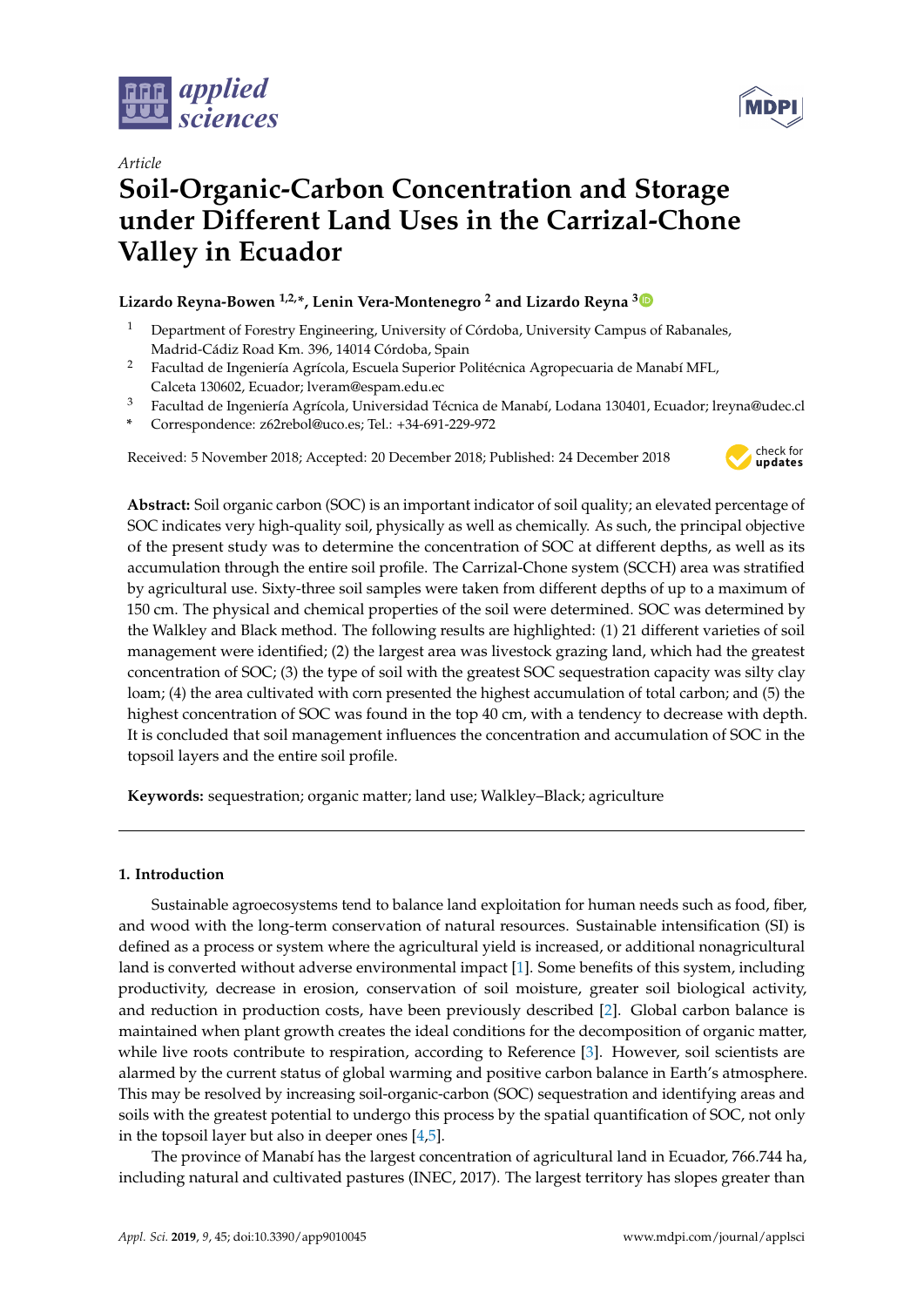12% [\[6\]](#page-7-5). The main water reservoir in the province, which has a capacity of 450 Mm<sup>3</sup>, is regulated by the La Esperanza dam. Its content is intended for human consumption and irrigation [\[7\]](#page-7-6). The current landscape in the study area, the Carrizal-Chone valley, is dominated by a conventional system of cultivated pastures, forestry, and crops such as banana, cacao, coffee, and citrus. The physical and chemical properties of the soil have been improved through the management of grazing [\[7\]](#page-7-6). However, the impact of these systems on soil-carbon sequestration have not been evaluated.

Proper soil-management practices benefit the sequestration of organic carbon, which has an essential role in soil properties [\[8\]](#page-7-7). However, the intensification of conventional agriculture means that soils are losing the capacity to sequester carbon, causing soil to become impoverished and lose its diversity over time [\[9\]](#page-7-8). Agroforestry systems aid the recuperation of degraded soils. Some soil factors, such as soil structure and aggregate stability, may improve porosity, decrease erosion, and increase soil productivity [\[10\]](#page-7-9). It is important to describe these and other factors that improve the capacity of soil to store carbon. Organic-carbon concentration and stock may vary by type of land use, as demonstrated by Reference [\[8\]](#page-7-7), who found higher carbon accumulation in perennial and woody plantations compared to those of a short cycle and rotation. SOC storage and dynamics have long been known to depend on the region, soil-forming factors, climate, parent material, organisms, relief, time, and soil management [\[11](#page-7-10)[,12\]](#page-7-11). Therefore, the aim of this study was to compare the influence of different land-management types on SOC.

#### **2. Materials and Methods**

#### *2.1. Area Description*

The work was carried out in the Carrizal-Chone System project (SCCH) area of interest, located in the central part of the Province of Manabí near the Chone and Tosagua counties. The study area is situated at  $0°51'46''$  S,  $80°08'61''$  W, and between 19 and 80 m.a.s.l. (Figure [1\)](#page-1-0).

<span id="page-1-0"></span>

**Figure 1.** Area of study with the general land use in the Carrizal-Chone System (SCCH), Manabí, Ecuador.

The average annual temperature of the area is 25.6  $°C$ , the average annual potential evapotranspiration is 1365.2 mm, and the average annual precipitation is 838.7 mm, with a dry period occurring from June to December, and a rainy period from January to May. The SCCH zone is composed of 50% natural pastures, 25% agricultural crops, 10% artificial pastures, 4% secondary forests, and 11% fallow, scrub, and others.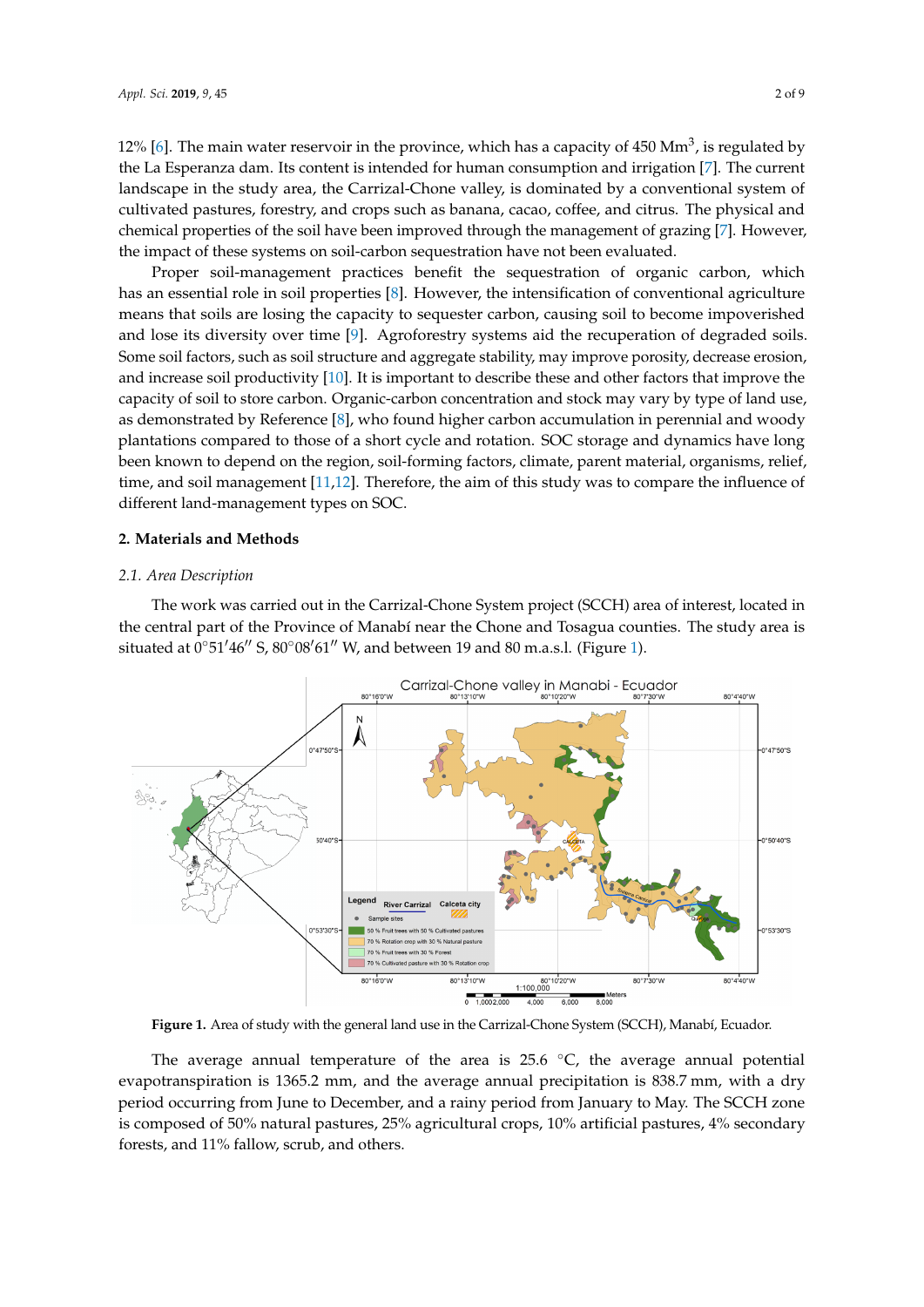The slopes of the study area are less than 30%. The soil types are generally sandy silts of high plasticity, silty sands, and clay of high and low plasticity.

Agriculture is the dominant land use, occupying 75% of the territory [\[13\]](#page-8-0).

#### *2.2. Soil Profile Description and Sampling for Bulk Density and SOC*

Sampling was carried out between March and August 2015, following the profile description method by Reference [\[14\]](#page-8-1). Sixty-four pits were created in different areas representing different soil-management types around the valley. Soil color was determined by the Munsell classification [\[15\]](#page-8-2). Soil samples were taken manually in each horizon, having previously been removed from the grass and mulch surface. The mean of horizon (Hz) thickness of the 218 sites was 40 cm. The top horizon's thickness varied between 15 and 60 cm depending on the soil type.

The samples were passed through a 2 mm sieve and homogenized, and stoniness was determined as % in mass. The samples were dried to a constant mass at  $40 °C$  for 72 h. SOC concentration was determined in accordance with Reference [\[16\]](#page-8-3), Equation [\(1\)](#page-2-0). The stock of soil organic carbon for each soil-depth interval (SOC<sub>stock</sub>) and for the whole soil profile were calculated in accordance with Reference [\[17\]](#page-8-4), Equation [\(2\)](#page-2-1):

<span id="page-2-0"></span>
$$
SOC = M \times \frac{V_1 - V_2}{W} \times 0.30 \times CF
$$
 (1)

where *M* is the molarity of the FeSO<sub>4</sub> solution (from a blank titration),  $V_1$  is the volume (mL) of FeSO<sub>4</sub> required in the blank titration,  $V_2$  is the volume (mL) of FeSO<sub>4</sub> required in actual titrations, *W* is the weight (g) of the oven-dried soil sample, and *CF* is the correction factor.

<span id="page-2-1"></span>
$$
SOC_{stock} = 10,000 SOC_i \times BD_i \times d \times (1 - \delta)
$$
 (2)

where  $SOC_{stock}$  *i* is the total soil organic carbon in a given layer (t/ha). *SOC<sub>i</sub>* is the organic carbon concentration (g  $g^{-1}$ ),  $BD_i$  is bulk density (Mg m<sup>3</sup>), *d* is the thickness of the depth interval (m),  $\delta$  is the fraction (0–1) of gravel larger than 2 mm in the soil, and n is the number of soil layers. So, Equation [\(3\)](#page-2-2) gives the total soil organic carbon,  $SOC_{stock}$  (t/ha) of the whole soil profile:

<span id="page-2-2"></span>
$$
T\text{-}SOC_{\text{stock}} = \sum_{i=1}^{i=n} SOC_{\text{stock}} \quad i. \tag{3}
$$

Undisturbed soil samples were taken with a hand soil sampler for the determination of bulk density (*BD*). These samples were taken from every pit in each horizon, totalling 218 samples. The samples were dried to a constant mass at 105  $\degree$ C for 48 h. Bulk density was calculated by dividing the dry mass by the volume of the cylinder,  $98.2 \text{ cm}^3$  [\[18\]](#page-8-5).

#### *2.3. Statistical Analysis*

Statistical analysis was performed using InfoStat software, version 2018. The effect of each land use on SOC and stocks was analyzed using a Kruskal-Walis nonparametric test, and T-SOC<sub>stock</sub> was analyzed with an ANOVA test. A test of data normality was done to verify the model assumptions. Data analysis was made by land-use groups as follows: abandoned (A), permanent cultivation (PC), rotation crop (RC), grazing (G), natural bush (N).

# **3. Results**

Two different soil types were identified according to the United States Department of Agriculture–Natural Resources Conservation Service (USDA–NRCS) soil taxonomy: (a) Udic, Fluventic Hapludoit, and/or Tropofluvient, which are deep soils of variable texture (dominant loam), and (b) Ustic, Vertic Ustropept, and/or Ustret, which have hills with a slope of between 12% and 40%. Most soils are deeper than 50 m throughout the valley; only few sites are less than 15 cm in depth.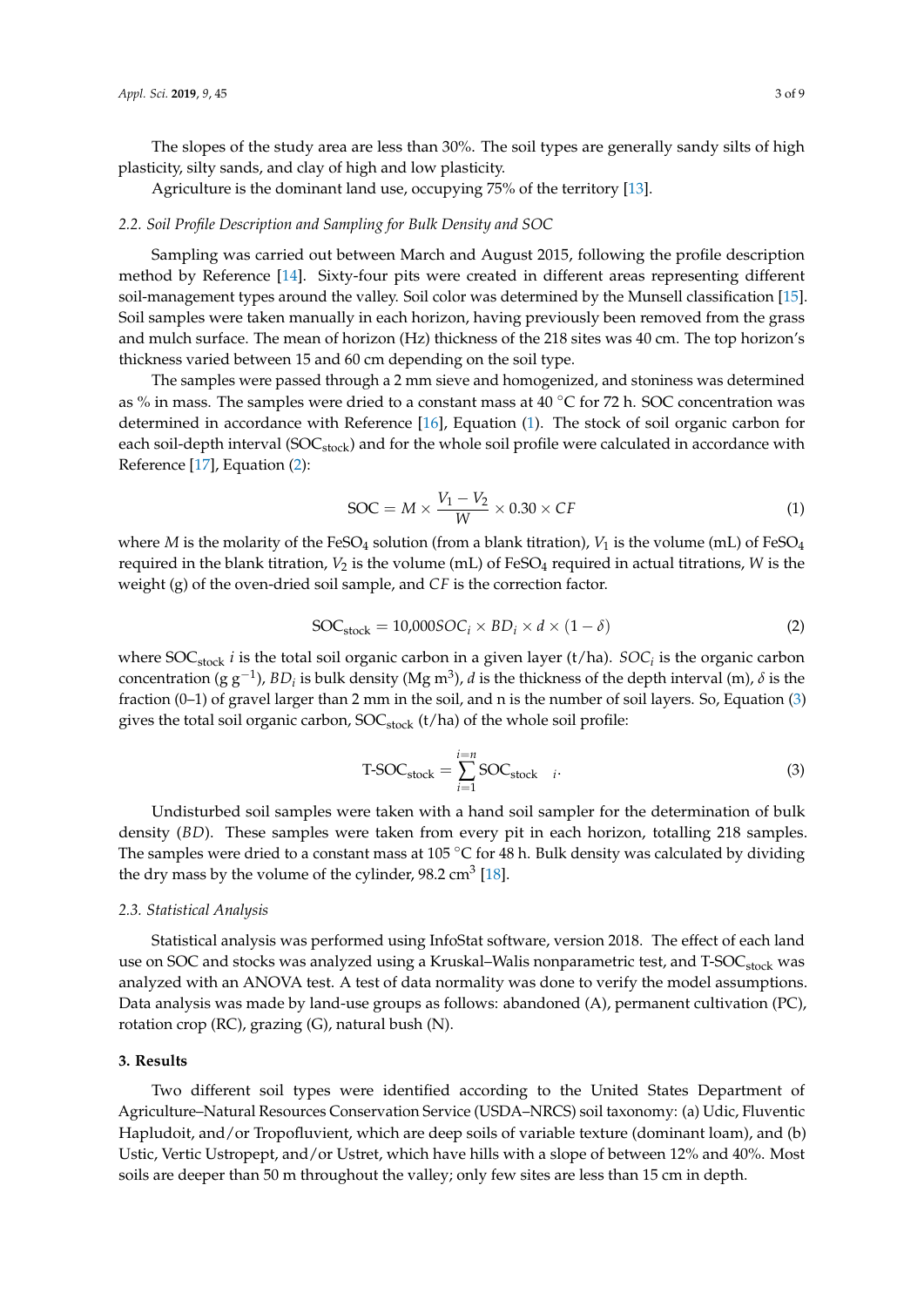#### *3.1. Bulk Density*

No significant differences in bulk density (BD) (*p*-value = 0.858) were found between depths. When samples were grouped by land use, BD showed a nonsignificant tendency to be different between land uses. The values of each horizon (Hz) were averaged as follows: (Hz1) 1.25  $\pm$  0.16 g/cm $^3$ , (Hz2)  $1.19\pm0.12$  g/cm $^3$ , (Hz3)  $1.21\pm0.15$  g/cm $^3$ , (Hz4)  $1.22\pm0.11$  g/cm $^3$ , and (Hz5)  $1.19\pm0.10$  g/cm $^3$ .

#### *3.2. Soil-Organic-Carbon Concentration in Soil Profile*

In the SOC analysis, data were grouped by soil texture, soil management, and soil depth. The soil texture with the highest SOC concentration was loam-silt loam (1.57%), followed by clayey soil (1.07%). Soils with larger particles, such as sand, showed lower SOC values (Figure [2\)](#page-3-0). There were higher SOC values in the first horizons where the greatest presence of roots is found.

<span id="page-3-0"></span>

**Figure 2.** Distribution of soil-organic-carbon (SOC) concentration. Different letters indicate significant differences grouped by soil texture according to the Kruskal–Wallis test, (*p* < 0.05).

When management according to land use was grouped, there were no significant differences in SOC concentration (*p*-value = 0.347). The group with the highest concentration value was found in natural shrubs (N), with 0.62% organic carbon, compared to grazing (G), with 0.57%. The abandoned (A) group had the lowest concentration of organic carbon, with an average value of 0.26% SOC. This grouping shows that the study area has a high frequency of G for livestock (Table [1\)](#page-3-1).

<span id="page-3-1"></span>**Table 1.** SOC concentration in %, grouped by land use: abandoned (A), permanent cultivation (PC), rotation crop (RC), grazing (G), and natural bush (N) according to the Kruskal–Wallis test, (*p* < 0.05).

| Group | Variable <i>n</i> Average S.D. E.E. C.V. F.G. <i>p</i> -Value |     |      |      |      |                |       |
|-------|---------------------------------------------------------------|-----|------|------|------|----------------|-------|
| A     | OC                                                            | 4   | 0.26 | 0.10 |      | $0.05$ 38.49 4 | 0.347 |
| PC    | OC                                                            | 26  | 0.54 | 0.42 | 0.08 | 77.54          |       |
| RC.   | OC.                                                           | 50  | 0.57 | 0.39 | 0.05 | 67.66          |       |
| G     | OC.                                                           | 135 | 0.57 | 0.44 | 0.05 | 79.97          |       |
| N     | OC                                                            | 3   | 0.62 | 0.12 | 0.07 | 19.52          |       |

Data analysis by depth factor showed no differences in SOC concentration, (*p*-value = 0.0588). The thicknesses of all horizons were averaged and then analyzed with the Kruskal–Wallis test (Table [2\)](#page-4-0). There was significant difference between horizons Hz (*p*-Value < 0.0001). Figure [3](#page-4-1) shows that the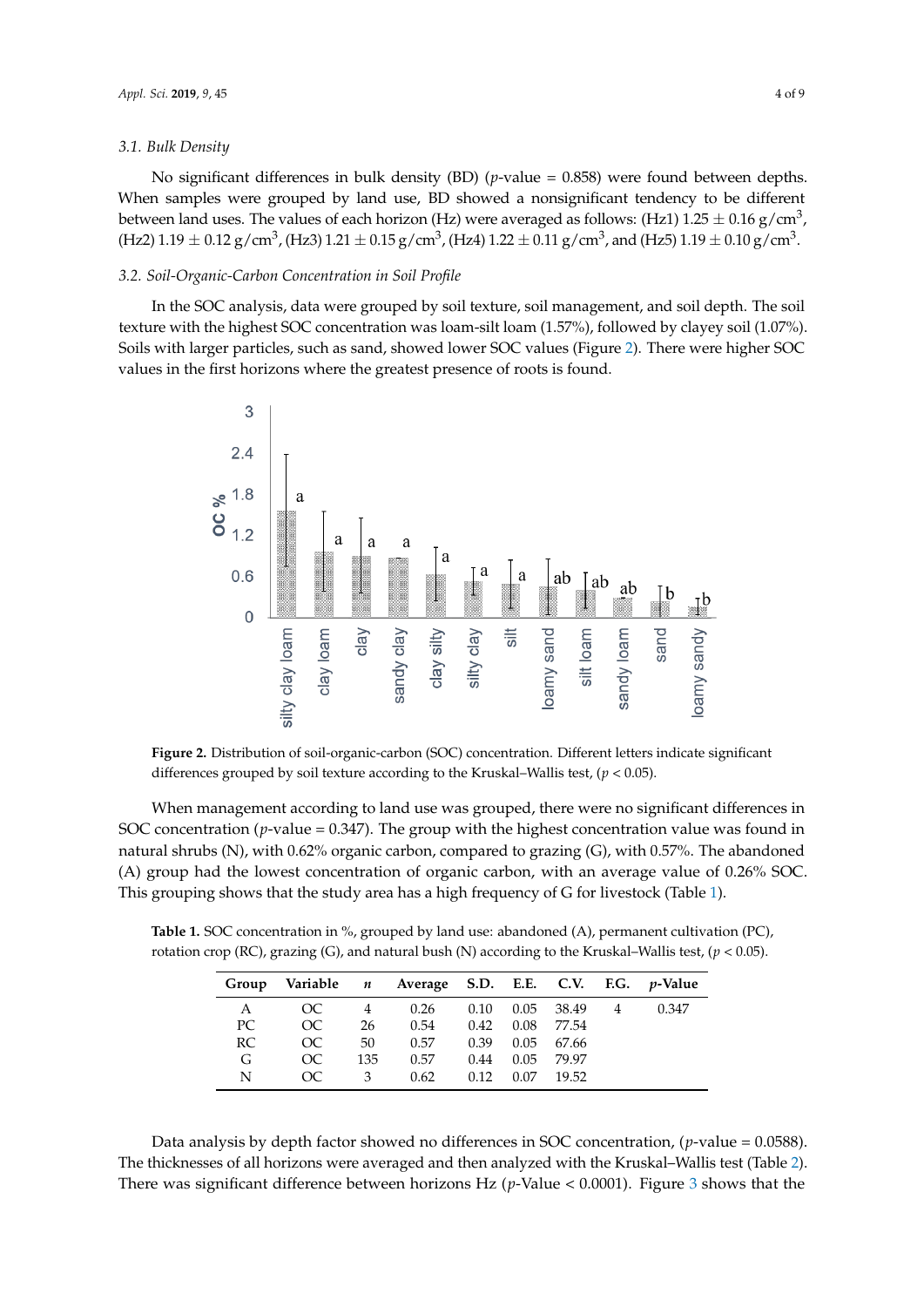<span id="page-4-0"></span>surface horizon had the highest SOC concentration (Hz1) (0.87%), with a decrease in the second horizon (Hz2) (0.41%), and in the last horizon (Hz5) (0.36%).

**Table 2.** Average thickness in each horizon (Hz); standard deviation (SD).

| Hz | п  | Thickness (m) | SD   |  |
|----|----|---------------|------|--|
| 1  | 64 | 0.41          | 0.17 |  |
| 2  | 61 | 0.38          | 0.14 |  |
| 3  | 56 | 0.41          | 0.15 |  |
| 4  | 32 | 0.38          | 0.13 |  |
| 5  | 5  | 0.38          | 0.16 |  |

<span id="page-4-1"></span>

**Figure 3.** SOC in%. Different letters indicate significant differences according to the Kruskal–Wallis test (*p* < 0.05). Horizon (Hz).

## *3.3. SOC Concentration in Hz1*

An average depth of 41 cm was found for the surface horizon (Hz1). Analysis was done with the type of texture factor, without taking land use as an influence or interaction. Silty clay loam soil (1.57%), clay loam (1.29%), and clay (1.14%) had the highest SOC-concentration percentages, with significant differences for (*p*-value = 0.001) silty clay, silt, and silt-loam textural soils (Figure [4\)](#page-4-2).

<span id="page-4-2"></span>

**Figure 4.** SOC concentration (%) for the surface horizon (Hz1). Different letters indicate significant differences based on soil texture according to the Kruskal–Wallis test, (*p* < 0.05).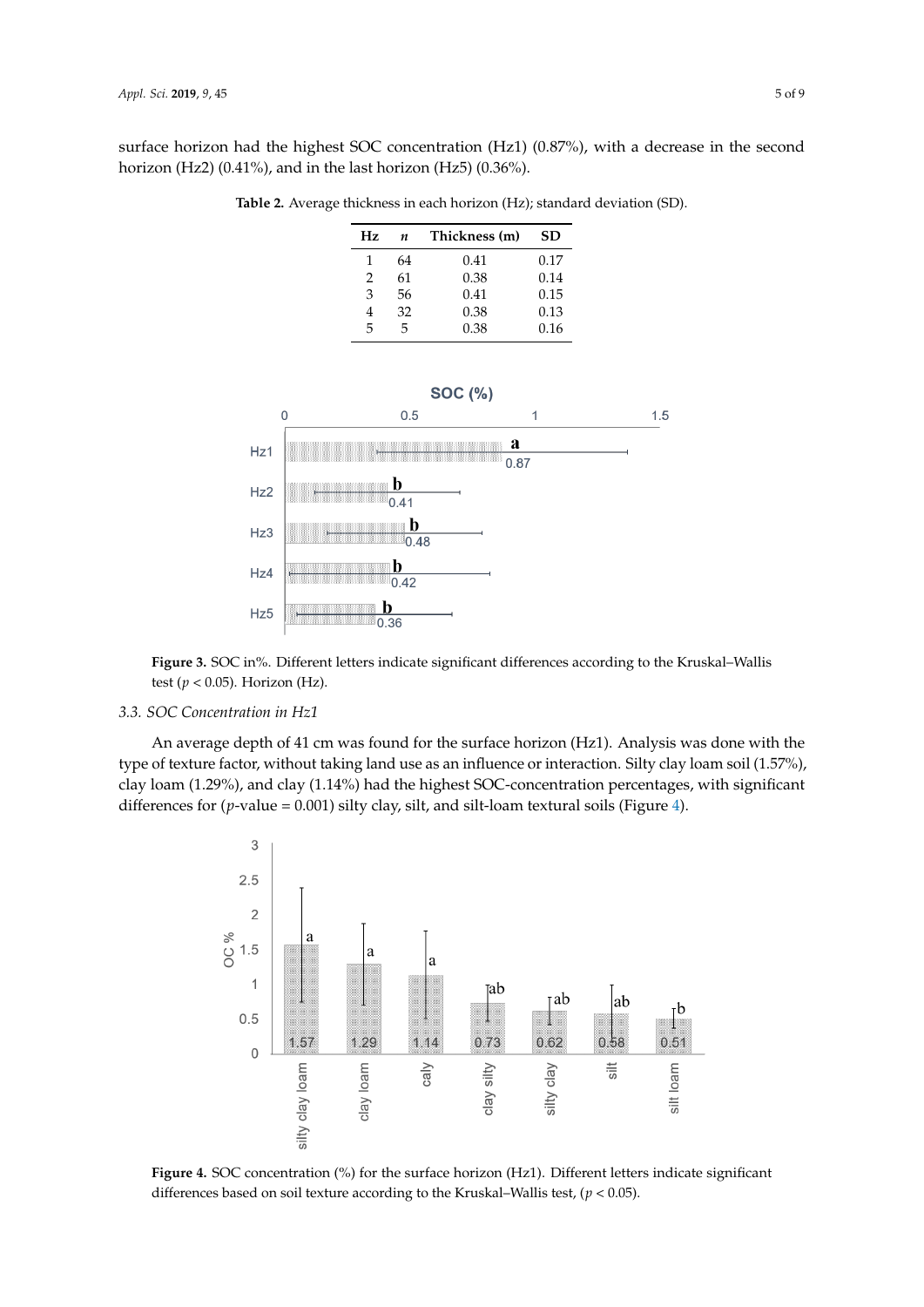## *3.4. SOC Concentration in Different Land Uses*

We determined the significant differences between 21 different soil-management types (*p* value > 0.999) using the Kruskal–Wallis test (Figure [5\)](#page-5-0). The highest percentages of organic carbon were found in areas cultivated with banana and cocoa-1.80% and 1.68%, respectively. The percentages of organic carbon for soil used for maize and cacao were 1.33% and 1.07%, respectively; these were the management types with the highest organic-carbon concentrations in the surface horizon. The lowest values were found in soils used for lemon cultivation and in the area of land plowed for the preparation of rotation crop use, with 0.35% organic carbon in both cases. These organic-carbon-concentration values were determined from the surface 41 cm of soil—the average depth of the surface horizon in each profile was studied.

<span id="page-5-0"></span>

**Figure 5.** SOC concentration in % only in the surface horizon (Hz1). Different letters indicate significant differences based on soil land use according to the Kruskal–Wallis test, (*p* < 0.05).

## *3.5. SOCstock Soil vs. Management*

SOC<sub>stock</sub> analysis showed that the surface horizon was different from the other horizons in all profiles; the accumulation was  $41 \pm 21$  t/ha (Table [3\)](#page-5-1).

SOCstock was analyzed by land-use groups. No significant differences were found (*p*-value = 0.160) between natural (44.6  $\pm$  10.5 t/ha), grazing (26.9  $\pm$  22.2 t/ha), rotation-crop (26.8  $\pm$  18.5 t/ha), permanent-crop (24  $\pm$  18.8 t/ha), and abandoned (11.8  $\pm$  4.3 t/ha) areas. Therefore, the greatest  $SOC<sub>stock</sub>$  among the horizons was in the surface horizon.

<span id="page-5-1"></span>Table 3. Distribution of soil-organic-carbon stock (SOC<sub>stock</sub>, t/ha) by horizon (Hz). Different letters indicate significant differences according to the Kruskal–Wallis test ( $p < 0.05$ ).

| Hz            | n  | $SOC_{stock}$ (t/ha) | <b>S.D.</b> | $\mathbf{H}$ | <i>p</i> -Value |
|---------------|----|----------------------|-------------|--------------|-----------------|
| 1             | 64 | 41.32a               | 20.97       | 55.86        | < 0.0001        |
| $\mathcal{P}$ | 61 | 18.85b               | 16.84       |              |                 |
| 3             | 56 | 23.79 <sub>b</sub>   | 19.71       |              |                 |
| 4             | 32 | 17.81b               | 13.2        |              |                 |
| 5             | 5  | 14.88b               | 12.71       |              |                 |

# *3.6. T-SOCstock*

Silt-loam texture had the greatest  $SOC<sub>stock</sub>$  in the top soil horizon with 59 t/ha. The texture with the least SOC<sub>stock</sub> was silt texture with 17 t/ha (Table [4\)](#page-6-0).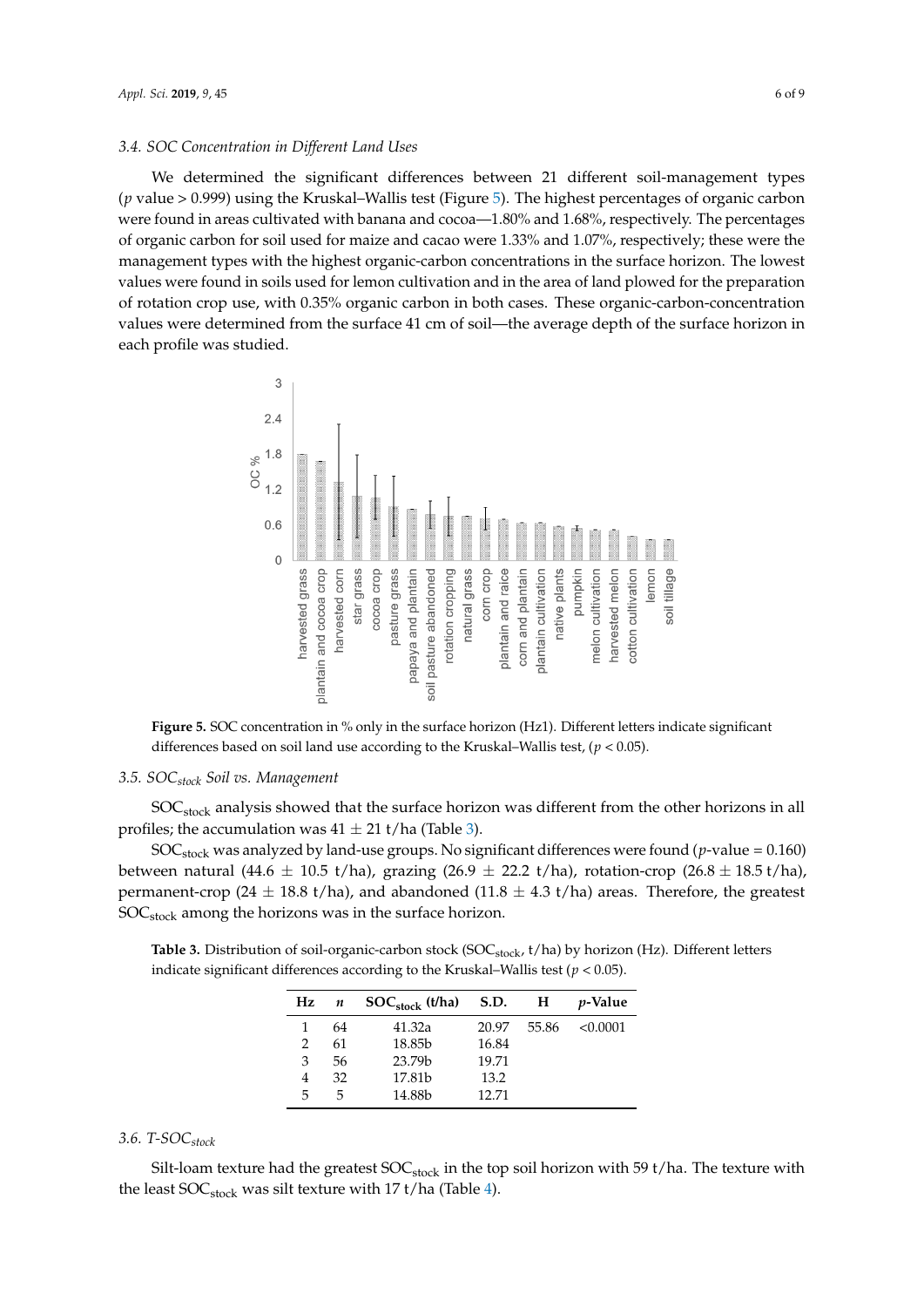| Soil Texture    | $\boldsymbol{n}$ | $SOC_{\text{stock}}$ (t/ha) | S.D.  | Н     | <i>p</i> -Value |
|-----------------|------------------|-----------------------------|-------|-------|-----------------|
| silt loam       | 5                | 58.6a                       | 29.67 | 17.73 | 0.0069          |
| clay            | 18               | 48.34a                      | 18.04 |       |                 |
| silty clay loam | 2                | 43.65ab                     | 25.53 |       |                 |
| clay loam       | 20               | 40.28ab                     | 17.94 |       |                 |
| clay silty      | 12               | 37.51ab                     | 22.87 |       |                 |
| silty clay      | 5                | 20.88b                      | 4.1   |       |                 |
| silt            |                  | 16.95 <sub>b</sub>          | 14.07 |       |                 |
|                 |                  |                             |       |       |                 |

<span id="page-6-0"></span>Table 4. Distribution SOC<sub>stock</sub> (t/ha) in Hz1 only. Different letters indicate significant differences according to the Kruskal–Wallis test ( $p < 0.05$ ).

T-SOC<sub>stock</sub> varied across different uses. However, abandoned soil had the highest T-SOC<sub>stock</sub> with 177 t/ha, followed by native plants with 134 t/ha, and soil tillage had the lowest accumulation, with 47 t/ha. Although differences between land uses were notable, there were no statistically significant differences.

# **4. Discussion**

## *4.1. Effects of Soil Texture and Land Use on SOC*

In this study, silty clay loam soils (1.57%) had the highest SOC values, followed by clay loam (0.97%). Similarly, an SOC concentration of 1.85% was found in the Los Rios province in Ecuador under woody plantations with cacao CNN51 and national cacao [\[19\]](#page-8-6).

According to Reference [\[20\]](#page-8-7), the soils of the El Oro province could have higher or more frequent fertilization than the soils in Manabí since there is a strong demand for agronomic products there. On the other hand, concentrations vary with depth, with more concentrated SOC in the top soil layer (above 30 cm), but there are no significant differences across the whole profile. SOC concentration does not only depend on crop type, but also on soil type. In other regions of Ecuador, SOC concentration varies due to elevation, climate, or soil texture. Similar work on SOC in the Andean zone of Ecuador showed high SOC concentration due to the climate (constant humidity in soil) and the permanent vegetation in the Andean páramos that helps to sequester organic carbon over the long term [\[21\]](#page-8-8).

## *4.2. Effects of Crops and Soil Management on SOC*

SOC concentration is affected by changes in land use and various factors such as climatic conditions, soil texture, site preparation and management, vegetation type, and history of land use. [\[22\]](#page-8-9). In this study, the highest concentration of carbon in soil was found under cultivated pastures; the abundance of roots under this crop could explain the major concentration of SOC. Likewise, permanent plantain and cacao plantations have an abundance of roots, but the area is not totally covered by vegetation; thus, carbon concentration is lower than in grassy areas. However, the found values are not out of range for this type of soil use and management. Another factor that influences SOC is rainfall. Manabí has a dry tropical climate and rain is concentrated in winter; the significant amount of precipitation in February and March leads to a loss of fertile soil due to water erosion.

## *4.3. SOCstock in Different Soil Uses*

According to Reference [\[23\]](#page-8-10), the accumulation of organic carbon at a depth of 20 cm varies between pastures and overgrazing with 37 and 49 t/ha, respectively, in land cultivated with cacao with 41 and 60 t/ha (depending on age of trees and management), and in the short-cycle corn group with 43 t/ha of stock. Compared to the present work in the same study area, the T-SOC<sub>stock</sub> in the surface horizon (around 41 cm thickness) was shown to vary among cultivated grass (50.9 t/ha), cacao crop (43.8 t/ha), corn (47.7 t/ha), and the average of rotation crop (42.8 t/ha). The highest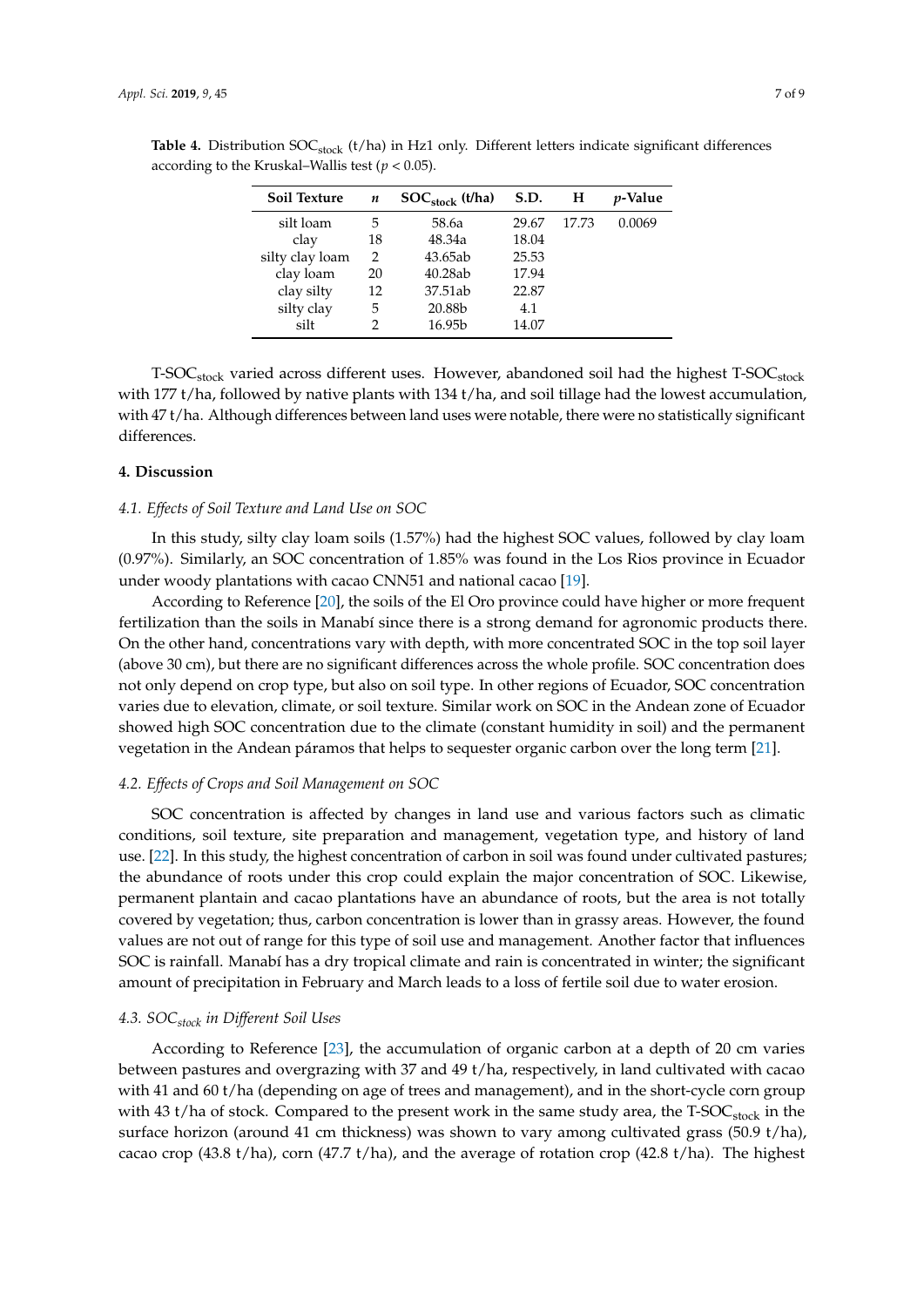SOC<sub>stock</sub> was found in abandoned grass harvested corn (74.9 t/ha) and melon crop (61.7 t/ha). These results show a tendency for an increase in  $SOC<sub>stock</sub>$  with adequate management of the plantations.

In Ecuadorian Amazon, the  $SOC_{stock}$  varies at a depth of 30 cm as follows: 49.44 t/ha in agroforestry systems and 36.75 t/ha in dali grass without three  $[24,25]$  $[24,25]$ . At a 10 cm depth in cacao-cultivation areas, the agroforestry system can reach 69 t/ha. This shows that the average accumulation of SOC in the surface horizon is low compared with the average of other regions. This can be related to rainfall—the Manabí area is drier compared to the Andean and Amazonian regions.

# **5. Conclusions**

Soils that contain a high percentage of sand tend to have lower organic-carbon concentration than loamy and clayey soils.

The management of the first layer of soil is fundamental to the accumulation of SOC. The potential of organic-carbon sequestration increases throughout the profile with the management of soil and water resources.

Extending the cacao area could increase the potential concentration and accumulation of total organic carbon throughout the soil profile, benefiting soil, the environment, and system productivity.

**Author Contributions:** Formal analysis, L.R.; investigation, L.R.-B. and L.V.-M.; project administration, L.R.-B.; resources, L.V.-M.; writing—original draft, L.R.

**Funding:** This research was funded by Escuela Superior Politécnica Agropecuaria de Manabí MFL grant number 393343.

**Acknowledgments:** The authors thank the working group of Escuela Superior Politécnica Agropecuaría de Manabí Manuel Félix López (ESPAM M.F.L.), and the collaboration of the joint projects of soil characterization.

**Conflicts of Interest:** The authors declare no conflict of interest.

#### **References**

- <span id="page-7-0"></span>1. Pretty, J.; Bharucha, Z.P. Sustainable intensification in agricultural systems. *Ann. Bot.* **2014**, *114*, 1571–1596. [\[CrossRef\]](http://dx.doi.org/10.1093/aob/mcu205) [\[PubMed\]](http://www.ncbi.nlm.nih.gov/pubmed/25351192)
- <span id="page-7-1"></span>2. Holland, J. The environmental consequences of adopting conservation tillage in Europe: Reviewing the evidence. *Agric. Ecosys. Environ.* **2004**, *103*, 1–25. [\[CrossRef\]](http://dx.doi.org/10.1016/j.agee.2003.12.018)
- <span id="page-7-2"></span>3. Schlesinger, W.H.; Andrews, J.A. Soil respiration and the global carbon cycle. *Biogeochemistry* **2000**, *48*, 7–20. [\[CrossRef\]](http://dx.doi.org/10.1023/A:1006247623877)
- <span id="page-7-3"></span>4. Meersmans, J.; Wesemael, B.V.; Ridder, F.D.; Dotti, M.F.; Baets, S.D.; Molle, M.V. Changes in organic carbon distribution with depth in agricultural soils in northern Belgium, 1960. *Glob. Chang. Biol.* **2009**, *15*, 2739–2750. [\[CrossRef\]](http://dx.doi.org/10.1111/j.1365-2486.2009.01855.x)
- <span id="page-7-4"></span>5. Cornelia, R.; Ingrid, K.K. Deep soil organic matter a key but poorly understood component of terrestrial C cycle. *Plant Soil* **2011**, *338*, 143–158.
- <span id="page-7-5"></span>6. Reyna-Bowen, L.; Reyna-Bowen, M.; Vera-Montengro, L. Zoning of the Territory to Apply Conservation Tillage Mechanics Using the Evaluation Approach. *Rev. Cienc. Téc. Agropecu.* **2017**, *114*, 1571–1596.
- <span id="page-7-6"></span>7. Reina, L.; Julca, A.; Cantos, M. Agrosilvopastoral zoning system of the first stage of carrizal-chone irrigation project, Manabi province, Ecuador. *La Tecnica* **2015**, *14*, 30–39.
- <span id="page-7-7"></span>8. Bhavya, V.P.; Kumar, A.S.; Shivanna, M. Carbon Sequestration under Different Cropping Systems with Different Depth and Its Impact on Climate Change. *Int. J. Pure Appl.* **2018**, *6*, 1612–1616.
- <span id="page-7-8"></span>9. Nicholls, C.I.; Altieri, M.A. Plant biodiversity enhances bees and other insect pollinators in agroecosystems. A review. *Agron. Sustain. Dev.* **2012**, *33*, 257–274. [\[CrossRef\]](http://dx.doi.org/10.1007/s13593-012-0092-y)
- <span id="page-7-9"></span>10. Bronick, C.; Lal, R. Soil structure and management: A review. *Geoderma* **2005**, *124*, 3–22. [\[CrossRef\]](http://dx.doi.org/10.1016/j.geoderma.2004.03.005)
- <span id="page-7-10"></span>11. Jenny, H. *The Soil Resource: Origin and Behaviour. Ecological Studies*; Springer: New York, NY, USA, 1980; p. 377.
- <span id="page-7-11"></span>12. Muñoz-Rojas, M.; Jordán, A.; Zavala, L.M.; González-Peñaloza, F.A.; la Rosa, D.D.; Pino-Mejias, R.; Anaya-Romero, M. Modelling soil organic carbon stocks in global change scenarios: A CarboSOIL application. *Biogeosciences* **2013**, *10*, 8253–8268. [\[CrossRef\]](http://dx.doi.org/10.5194/bg-10-8253-2013)